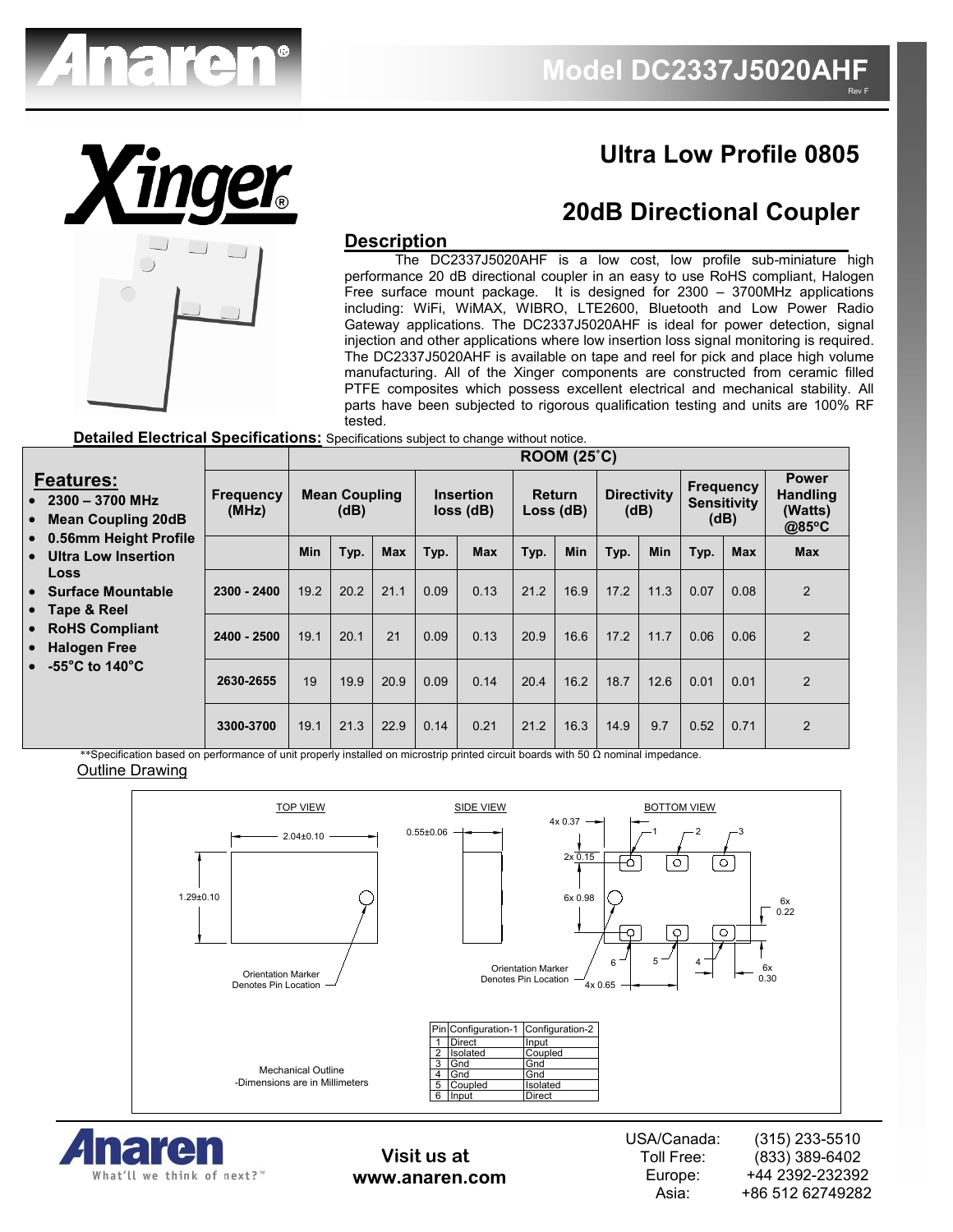

## **Typical Performance: 2300 MHz. to 3700 MHz.(Configuration 1)**





**Visit us at www.anaren.com**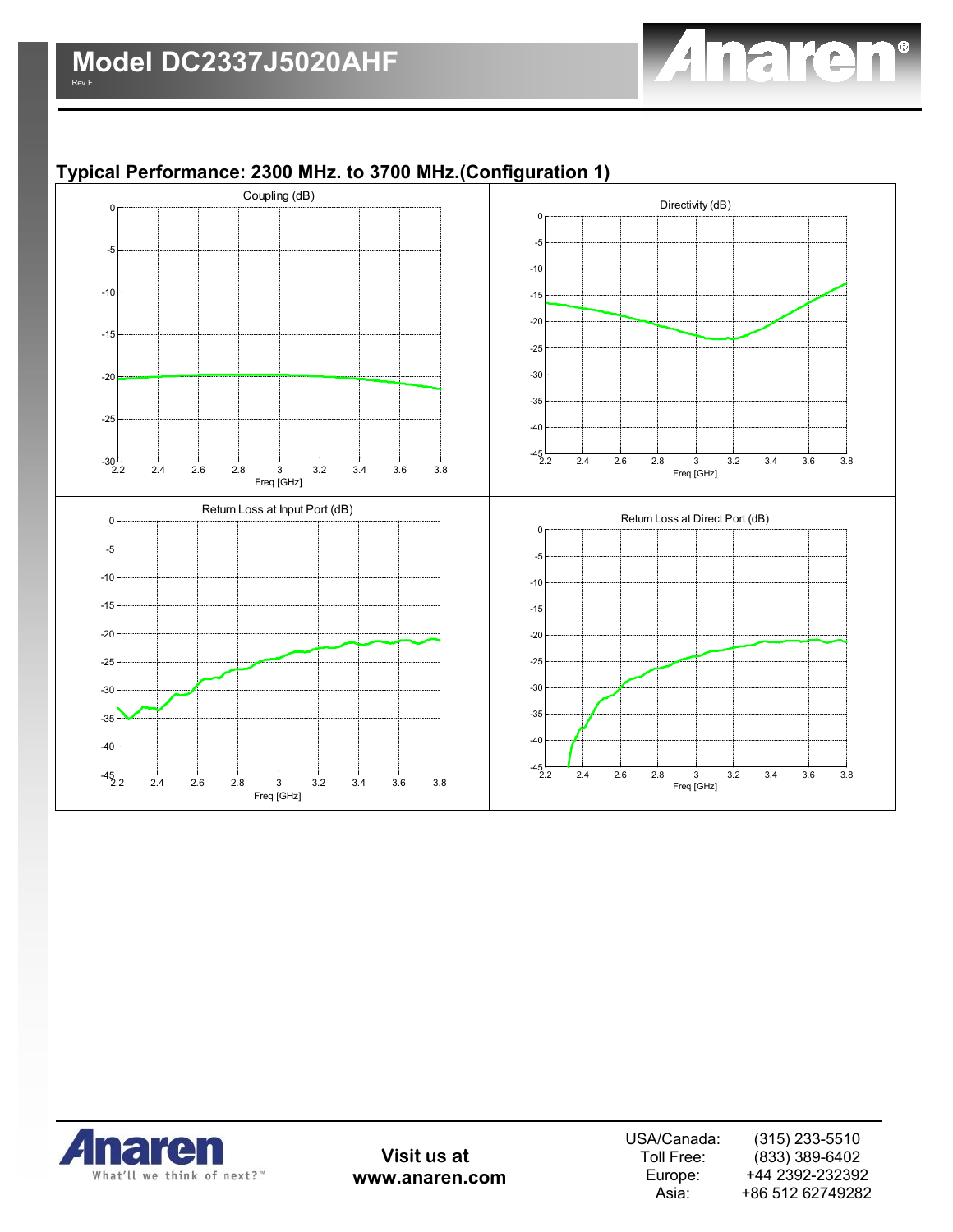



**Wideband Performance: 0 to 8500MHz (Configuration 1)**







**Visit us at www.anaren.com**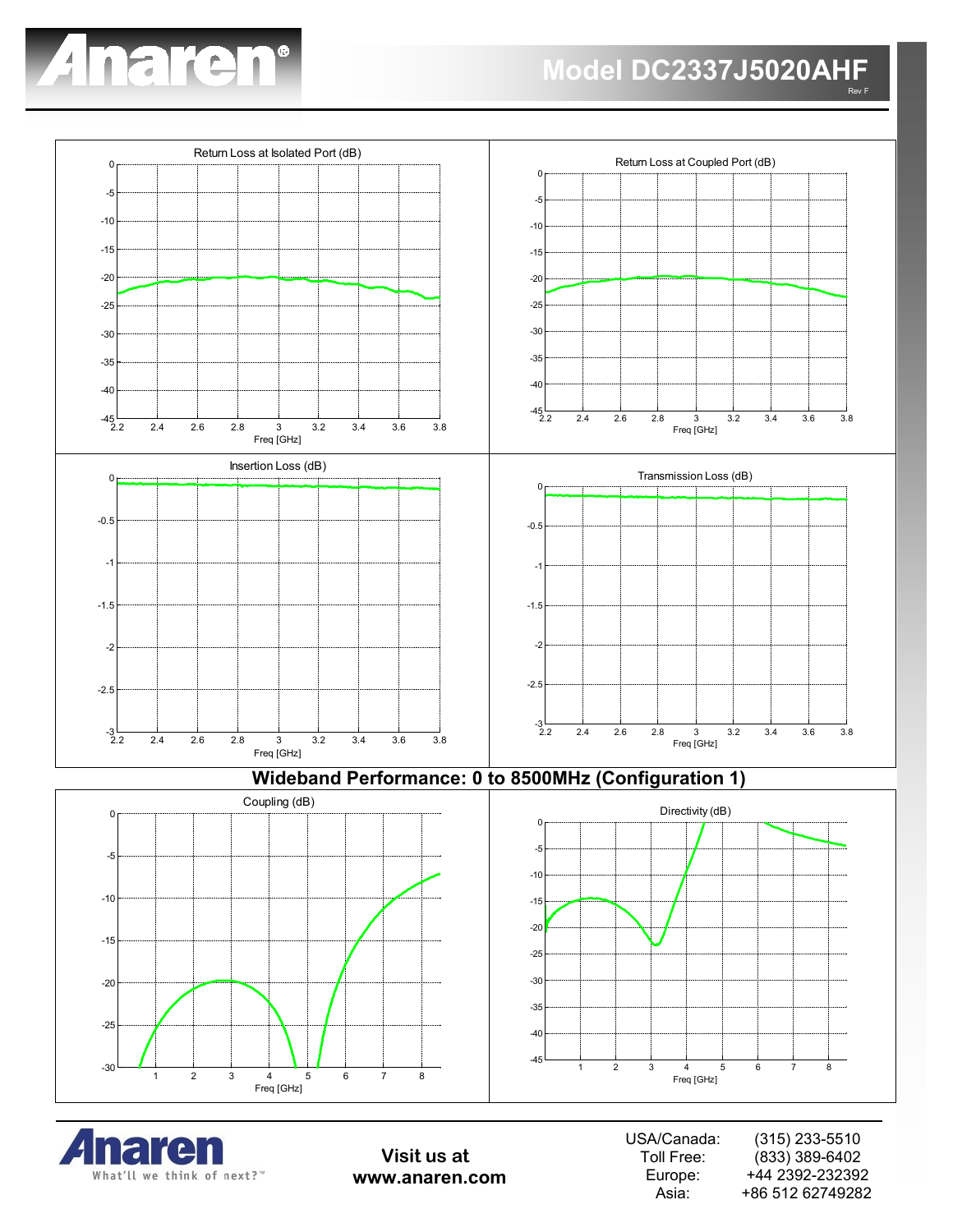





**Visit us at www.anaren.com**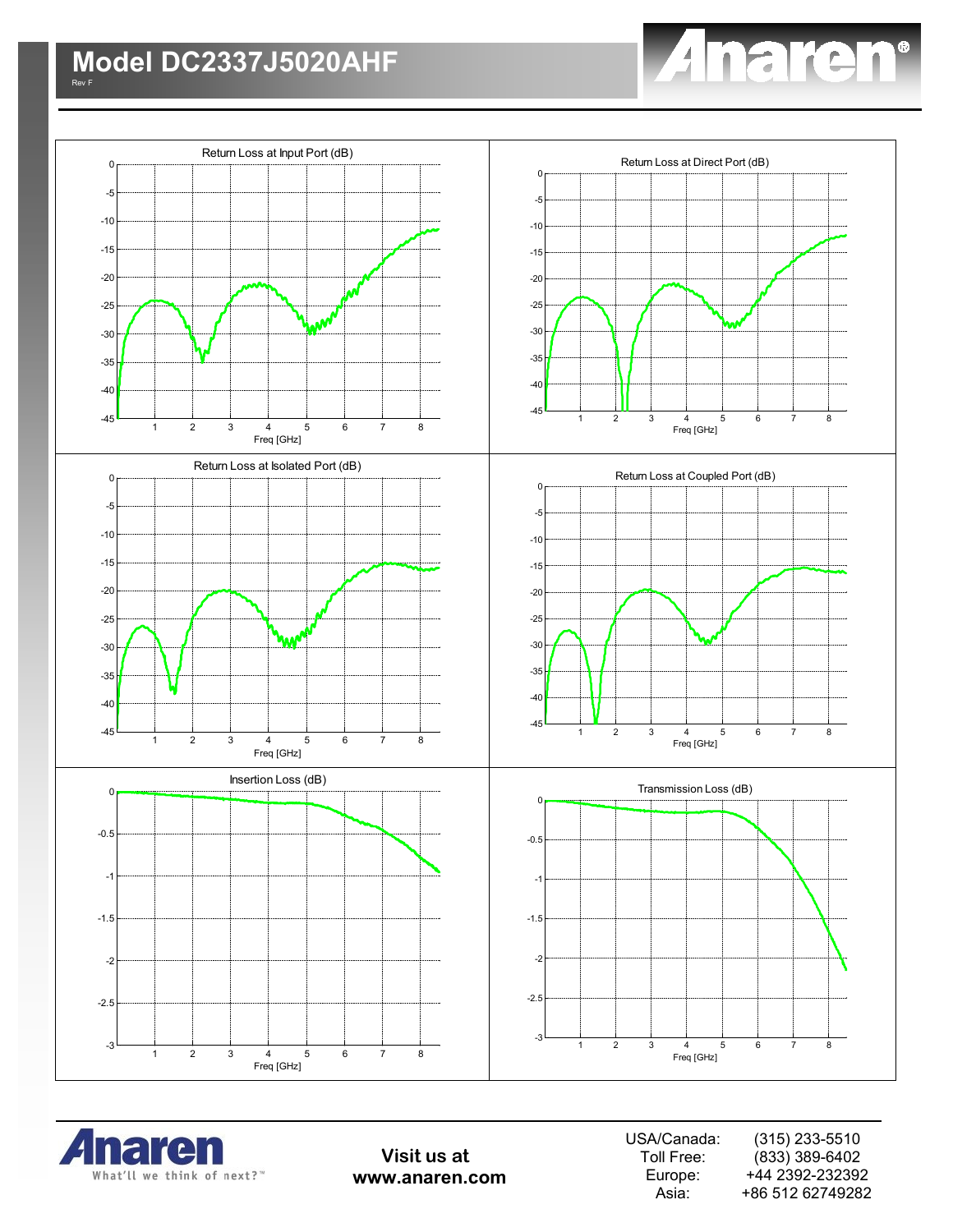





**Visit us at www.anaren.com** USA/Canada: Toll Free: Europe: Asia:

(315) 233-5510 (833) 389-6402 +44 2392-232392 +86 512 62749282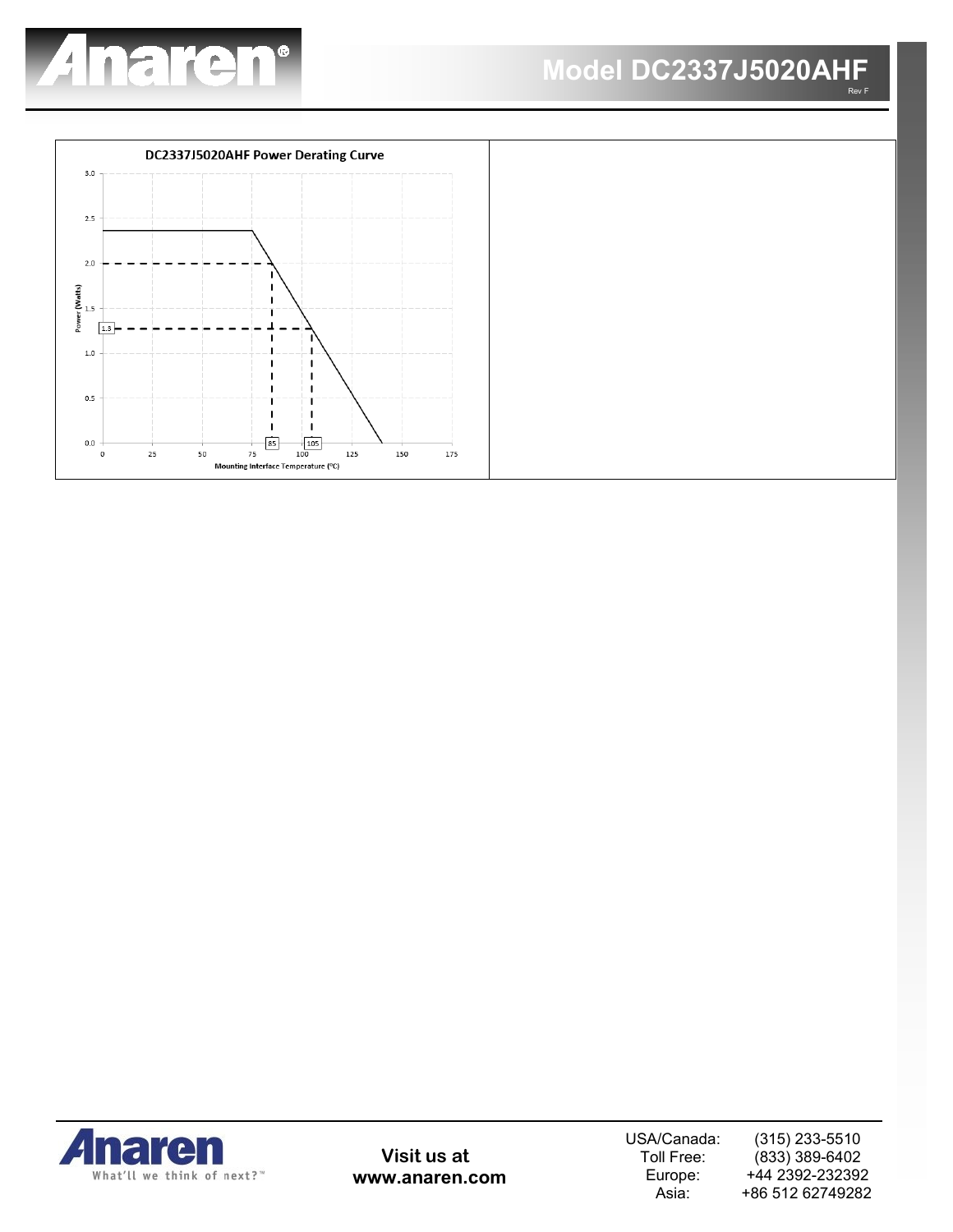#### **Definition of Measured Specifications**

| <b>Parameter</b>                       | <b>Definition</b>                                                                                                                                                                                                                                       | <b>Mathematical</b><br>Representation<br>for Pin Configuration 1                                                     | <b>Mathematical</b><br>Representation<br>for Pin Configuration 2                                                     |  |  |  |
|----------------------------------------|---------------------------------------------------------------------------------------------------------------------------------------------------------------------------------------------------------------------------------------------------------|----------------------------------------------------------------------------------------------------------------------|----------------------------------------------------------------------------------------------------------------------|--|--|--|
| <b>Return Loss</b>                     | The impedance match of<br>the coupler to a $50\Omega$<br>system. Return Loss is an<br>alternate<br>means<br>to<br>express VSWR.                                                                                                                         | Return Loss (dB)=<br>$20\log_{10}( S_{ii} )$ $i=1,2,3,4$                                                             | Return Loss (dB)=<br>$20\log_{10}( S_{ii} )$ $i=1,2,3,4$                                                             |  |  |  |
| <b>Mean Coupling</b>                   | At a given frequency $(\omega_n)$ ,<br>coupling is the input power<br>divided by the power at<br>the coupled port. Mean<br>coupling is the average<br>value of the<br>coupling<br>values in the band. N is<br>the number of frequencies<br>in the band. | Coupling $(dB) =$<br>$C = 20 \log_{10}  S_{34} $<br>Mean Coupling $(dB)$ =<br>$\frac{\sum_{n=1}^{N} C(\omega_n)}{N}$ | Coupling $(dB) =$<br>$C = 20 \log_{10}  S_{21} $<br>Mean Coupling $(dB)$ =<br>$\frac{\sum_{n=1}^{N} C(\omega_n)}{N}$ |  |  |  |
| <b>Insertion Loss</b>                  | The input power divided<br>by the sum of the power at<br>the two output ports.                                                                                                                                                                          | $10\log_{10}( S_{14} ^2+ S_{34} ^2)$                                                                                 | $10\log_{10}( S_{41} ^2 +  S_{21} ^2)$                                                                               |  |  |  |
| Transmission<br>Loss                   | The input power divided<br>by the power at the direct<br>port.                                                                                                                                                                                          | $20\log_{10}( S_{14} )$                                                                                              | $20\log_{10}( S_{41} )$                                                                                              |  |  |  |
| <b>Directivity</b>                     | The power at the coupled<br>port divided by the power<br>at the isolated port.                                                                                                                                                                          | $20\log_{10}(\frac{S_{24}}{S_{24}})$                                                                                 | $20\log_{10}(\frac{S_{31}}{S_{31}})$                                                                                 |  |  |  |
| <b>Frequency</b><br><b>Sensitivity</b> | decibel<br>difference<br>The<br>between the maximum in<br>band coupling value and<br>the minimum<br>in<br>band<br>coupling value.                                                                                                                       | (Max Coupling (dB) - Min<br>Coupling (dB))/2                                                                         | (Max Coupling (dB) - Min<br>Coupling (dB))/2                                                                         |  |  |  |

**\***100% RF test is performed on configuration 1 where port 1 is connected to pin1, port 2 is connected to pin 2, port 3 is connected to pin 5 and port 4 is connected to pin 6**.** 



**Visit us at www.anaren.com** Anaren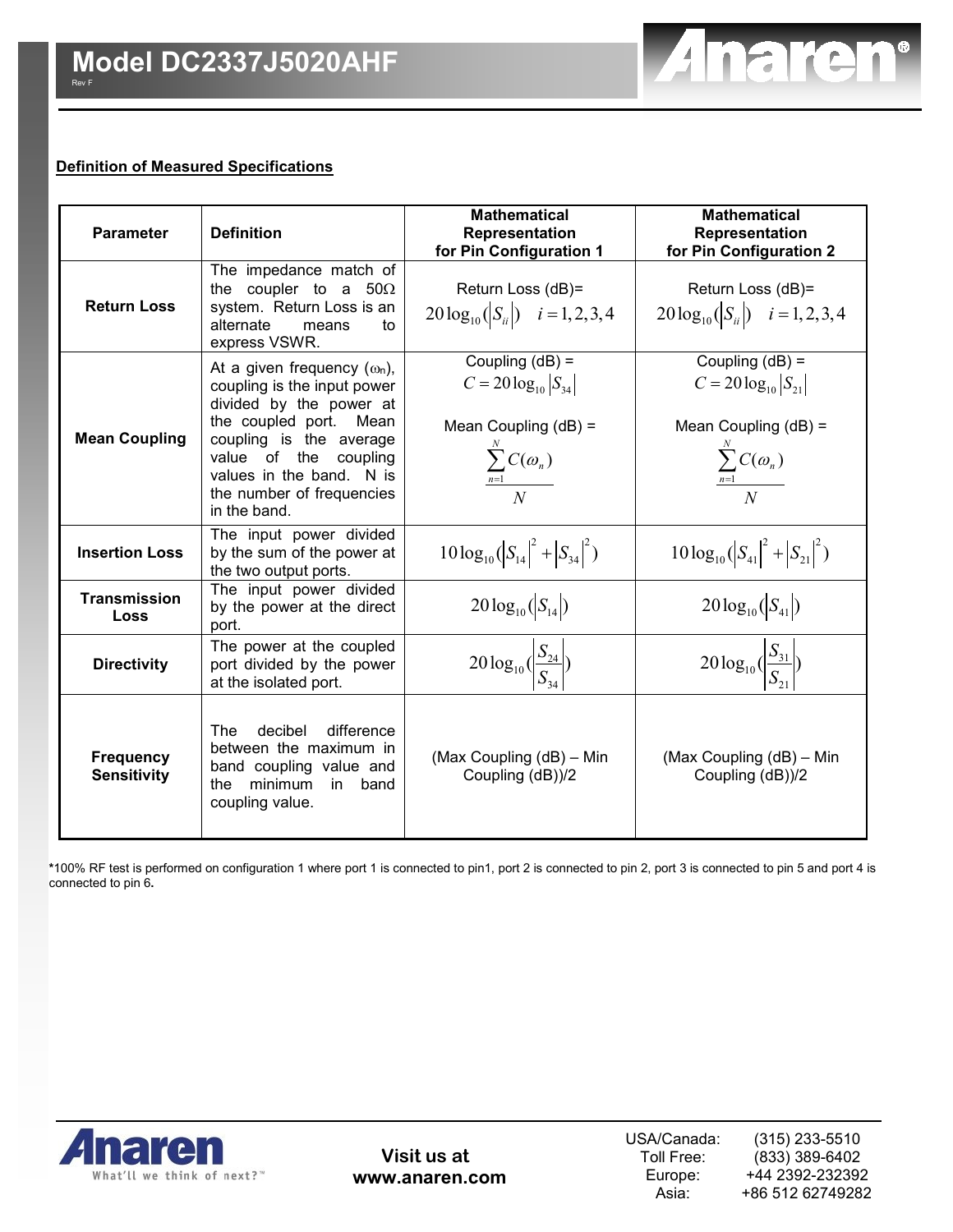

### **Mounting Configuration:**

In order for Xinger surface mount components to work optimally, the proper impedance transmission lines must be used to connect to the RF ports. If this condition is not satisfied, insertion loss, Isolation and VSWR may not meet published specifications.

All of the Xinger components are constructed from organic PTFE based composites which possess excellent electrical and mechanical stability. Xinger components are compliant to a variety of ROHS and Green standards and ready for Pb-free soldering processes. Pads are Gold plated with a Nickel barrier.

An example of the PCB footprint used in the testing of these parts is shown below. In specific designs, the transmission line widths need to be adjusted to the unique dielectric coefficients and thicknesses as well as varying pick and place equipment tolerances.